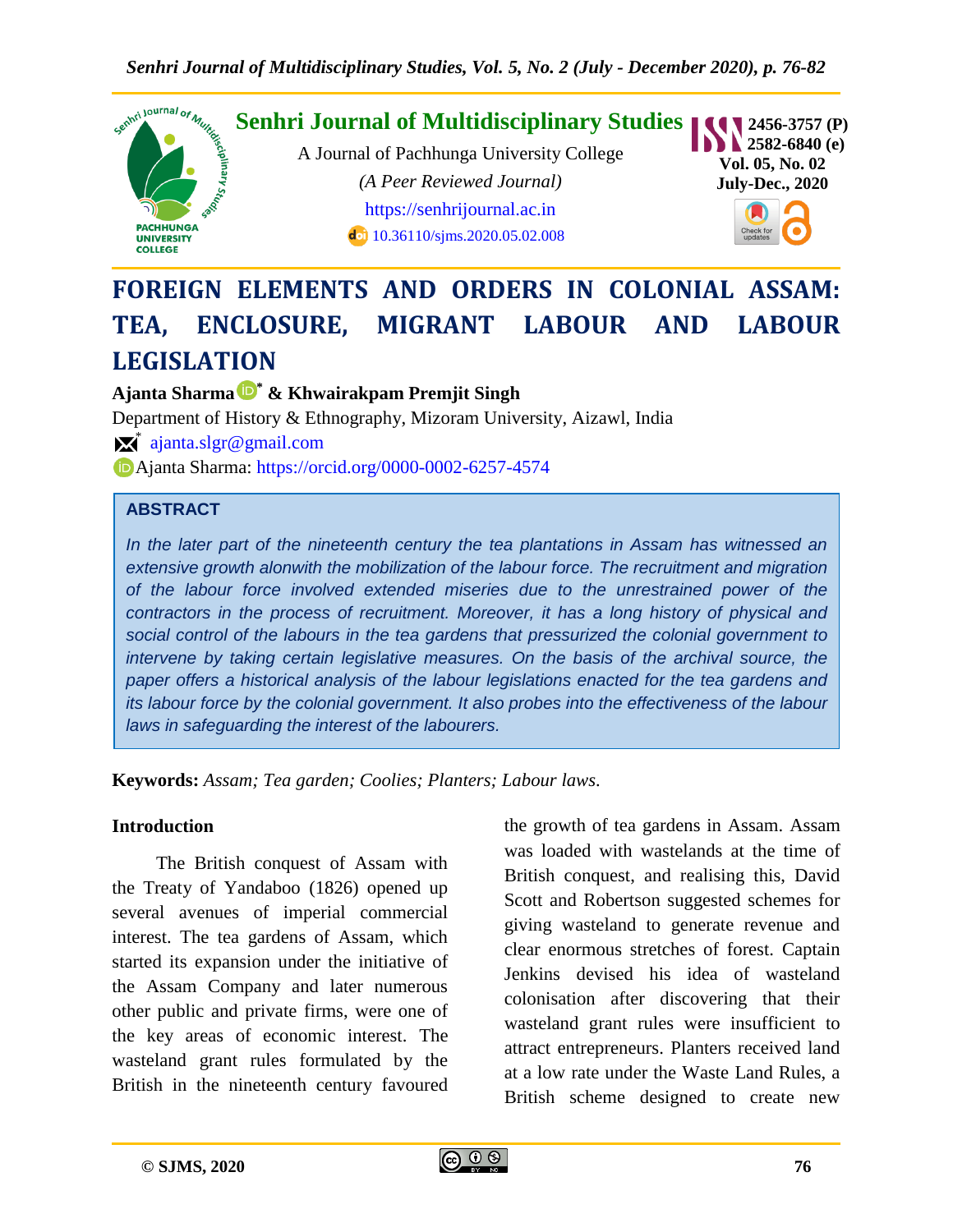prospects for planters to expand the tea gardens in Assam. As a result, the government alienated vast swaths of forest land for tea plantations (Brandis, 1879). Since the 1860s, the rapid expansion and growth of tea gardens in Assam has prompted planters to engage a large number of workers in order to attain the maximum production scale. Local labourers were the major labour force in the tea garden until 1859, but it was difficult to control them since the typical wage rate was low, so the locals chose to work on their own farms. To alleviate the labour shortage, the colonial authorities assisted the planters recruit the labourer from other parts of the country under various legislation. Gordon (2001) stated that "the labourer were recruited from areas where the destruction of local industry, famines and political unrest had led to widespread hardship". The wretched poverty of the countryside most likely contributed to the availability of such a large supply of labour. These workers were prepared to accept low wages as fixed by the employers, making them suitable for capitalist enterprise. Akhtar (1932: 144) rightly stated that the tea gardens had the "largest labour force at the lowest level of wages'. The labourers in the tea gardens of Assam were recruited from regions of eastern and central India, mostly from tribal districts of Bengal, Bihar, Orissa, and Chotanagpur, who were primarily labelled as coolies in the colonial period.

In its initial years, the recruitment was done by the contractors or the *arkatis* without any regulations and restrictions. Therefore, the *arkatis* adopted typical recruitment methods like providing loans in advance to the labourers, tempting them with liquor, kidnapping women and girls, and marrying them off in the depots, which was known as "Depot Marriage". The recruitment and emigration of the coolies involved unfolded miseries due to the unimpeded control of the contractors in the process of recruitment. Any tea garden *coolie* who violated the terms of the agreement was punishable under specific laws. The punishments included flogging, hard Labour, an extension of the indenture period, enlargement of debts if they were caught fleeing.

Under such inhumane working conditions, the colonial government was bound to intervene by taking certain legislative measures. The first special act for the tea gardens in Assam was "The Transport of Native Labourers Act, 1863". Prior to the act, the Workmen's Breach of Contract Act 1859 served the planters the provision to control the *coolies*. The study focuses on the labour legislations particularly enacted for the tea gardens of Assam by the colonial government. The objective of the study is to examine the effectiveness of the labour laws in safeguarding the interest of labourers. It will also focus on the Workmen"s Breach of Contract Act 1859 and its application in the tea gardens of Assam. The term *coolie* and tea garden labourer are used interchangeably in the paper.

## **Workmen's Breach of Contract Act (Act XIII), 1859**

The Workmen's Breach of Contract Act, 1859, differed from the other legislations as it stayed beyond the limits of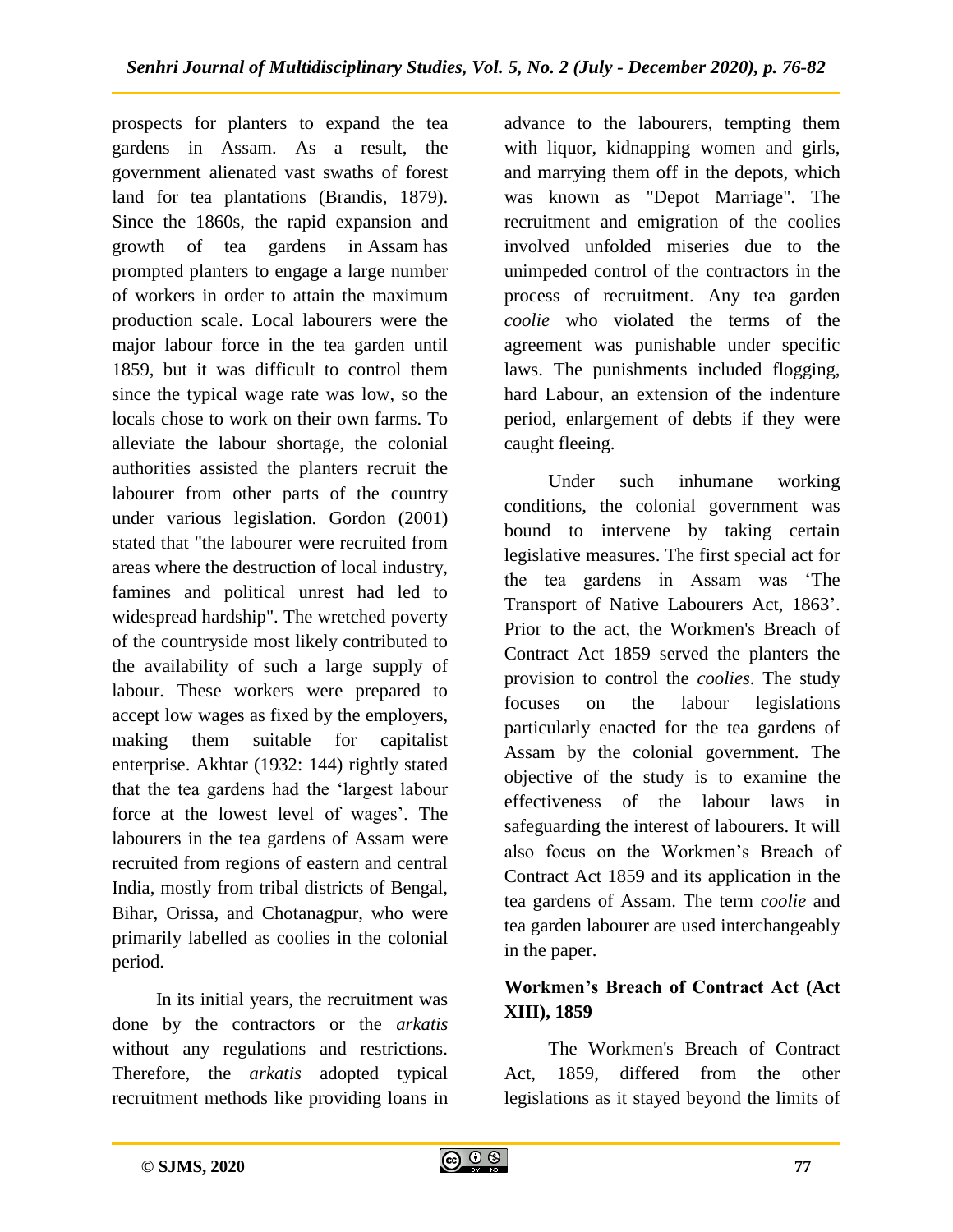a special act and penalised labourers for breach of contract (Singh et al., 2006). Initially, the Act was formed for Bengal Traders' Association and was later incorporated in the tea gardens of Assam in 1864 to force the labourers that were paid in advance to work according to the contract (Das, 1931). The advanced payment was recovered in the form of wage deductions and in the case of non-payment, the agreement was extended. This Act marked the beginning of the indentured system of recruitment in the tea gardens of Assam. At first, the Act applied only to the "locally engaged labourers", but later on, it was applied to the newly imported labourers and held the labourers who had successfully completed their contract period for the renewal of the agreements (ALEC, 1906; Mohapatra, 2004). Act XIII functioned as an important supplement to the indenture contracts in the tea garden and acquired special significance once the penal clause was repealed in 1908.

Regardless of its shortcoming, the colonial state was keen on its continuation. Besides, there was no labourer protection as the contract could be either oral or written. There was no obligation imposed on the employer beyond that of paying the daily wage of work done. Charles Elliot, the chief commissioner of Assam, was first to suggest the withdrawal of its operation in 1882 and again in 1885 (Behal, 2014). He considered it a "bad Act, one-sided and unfair in its operation and liable to be misunderstood and misused" (Department of Revenue and Agriculture, 1886). Numerous cases of litigation and imprisonment against "nonrecoverable" advances emerged during the

Assam Labourer Enquiry Commissions inquiries. The enquiry committee of 1906 stated that "Act XIII was considered unsuitable as it contains no provisions for instance for the protection of the labourer... a great industry should not be dependent on an uncertain law..." (ALEC, 1906: 219). The planters opposed the idea of annulment of Act XIII of 1859 as this was the only tool to control the labourers. Despite severe objections from the planters, the government of India finally revoked Act XIII from Assam on  $21<sup>st</sup>$  April 1926. Even after annulment of the act, workers were uninformed as the planters acknowledged that they would have troubled if the workers knew about their freedom (Bhowmik, 1985). With the termination of the Act, the extensive career of indenture recruitment in the Assam tea gardens finally came to an end.

## **The 'Special' Colonial Laws in the Tea gardens of Assam (1863- 1932)**

The later part of nineteenth-century witnessed increased labour population due to the rapid expansion of the tea gardens. The colonial government passed special legislation to recruit the labourers and control them. Under the purview of these acts, the European planters could exercise penal control over the labourers. The appalling and deplorable labour emigration and recruitment system forced the government to set up an Enquiry Committee in 1861. On recommendation of the enquiry committee, the Bengal Legislative Council passed the Transport of Native Labourers Act (Act III), 1863 which was the first legal Act that regulated the working period to a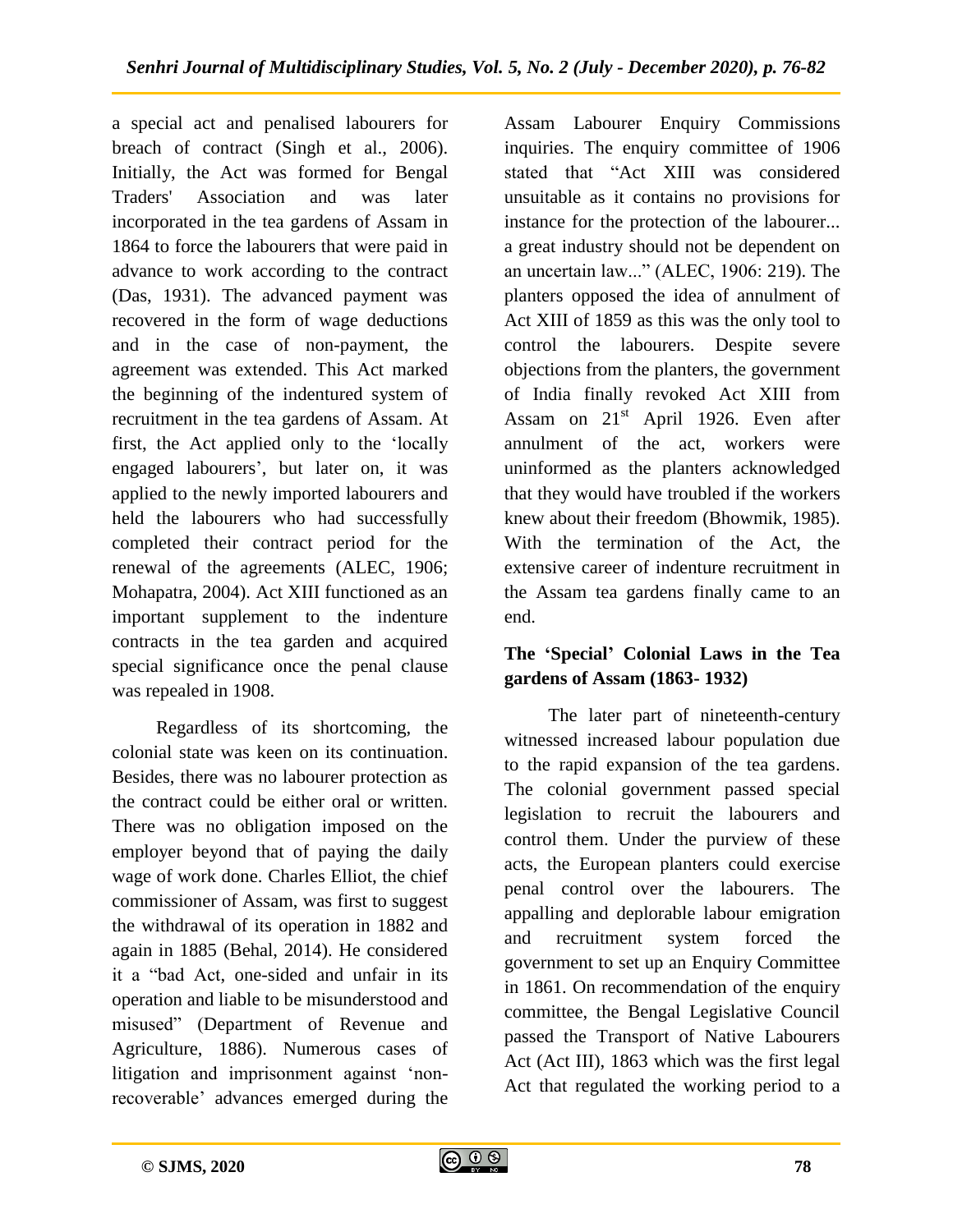maximum of five years, licensing of the recruiters and giving proper treatment to the emigrants (like clothing, ration, medicine, hygiene) in transit to minimise the rate of mortality in transportation. However, the act served no purpose to the labourers in transit as the mortality figures were appalling which amounted to "more than 5,500 out of 90,000 labourers" from 1863- 1866 (Akhtar, 1939: 34). After the enforcement of the Act the 'Licensed Contractor's System' emerged that established a complete monopoly to the contractors. The system of recruitment did not change much in its form so the Act was amended in 1865 (Transport of Native Labourers Act, Act VI). Roy and Swami (2016) quoted Griffiths that "… for the planter declares that he imports labourers into the province at a very great expense and that as soon as they arrive, they refuse to work or leave service; that the punishment for desertion is slight and carries with it the release from all engagements and that therefore the labourers willingly incur the liability to punishment in the hope of being set free from the contract….". The amendment of the Act in 1865 bestowed upon the tea garden authorities the unlawful practice of controlling and arrest of the *coolies* within the frame of legality in the course of the unfair "right to private arrest" as a protection against desertion and this system continued up to 1908 (Annual Report on the administration of the Bengal Presidency, 1864-1865). At the same time the contract period was reduced from five to three years as a concession to labourers but was later again increased to five years under Act I of 1882. This Act of 1865 also provided a fixed monthly rates of wages

along with fifty-four hours of work per week excluding Sunday. Instead of improving the working conditions, the amendment worsened the lives of the *coolies* as they suffered incessantly by the penal powers vested in the hands of the planters.

Since the Act of 1865 did not eradicate any abuse in labour recruitment system another enquiry Commission was set up in 1868 which led to the amendment of the act in 1870. Under this amended Act of 1870, the "Sardari" System of recruitment was legally sanctioned, but it was not replaced with the 'Arkatti' (licensed recruitment) system. From 1870 to 1915, both methods of recruitment co-existed. Under the *sardari* system, the plantations sent certain trustworthy workers to their native villages such as Bengal, Bihar, and the eastern United Provinces, to induce others from their relatives, caste and village community to accompany them to the tea gardens. The *sardars* acted as mediators between the tea planters and the coolies. The expansion of tea gardens demanded more tea garden coolies from different labour districts. So, both the *arkattii's* and *sardars* recruited large number of workers in the tea gardens. As per the labour immigration reports from 1874- 1881, there were 55% recruits by garden Sardar, 28% by contractors and 17 % were free immigrants (Annual Report, 1874- 1881).

Although the Acts were amended from time to time and several labour enquiry commissions were set up, the labour problems continued to grow as the working and living conditions were not as they were promised which led to the shortage of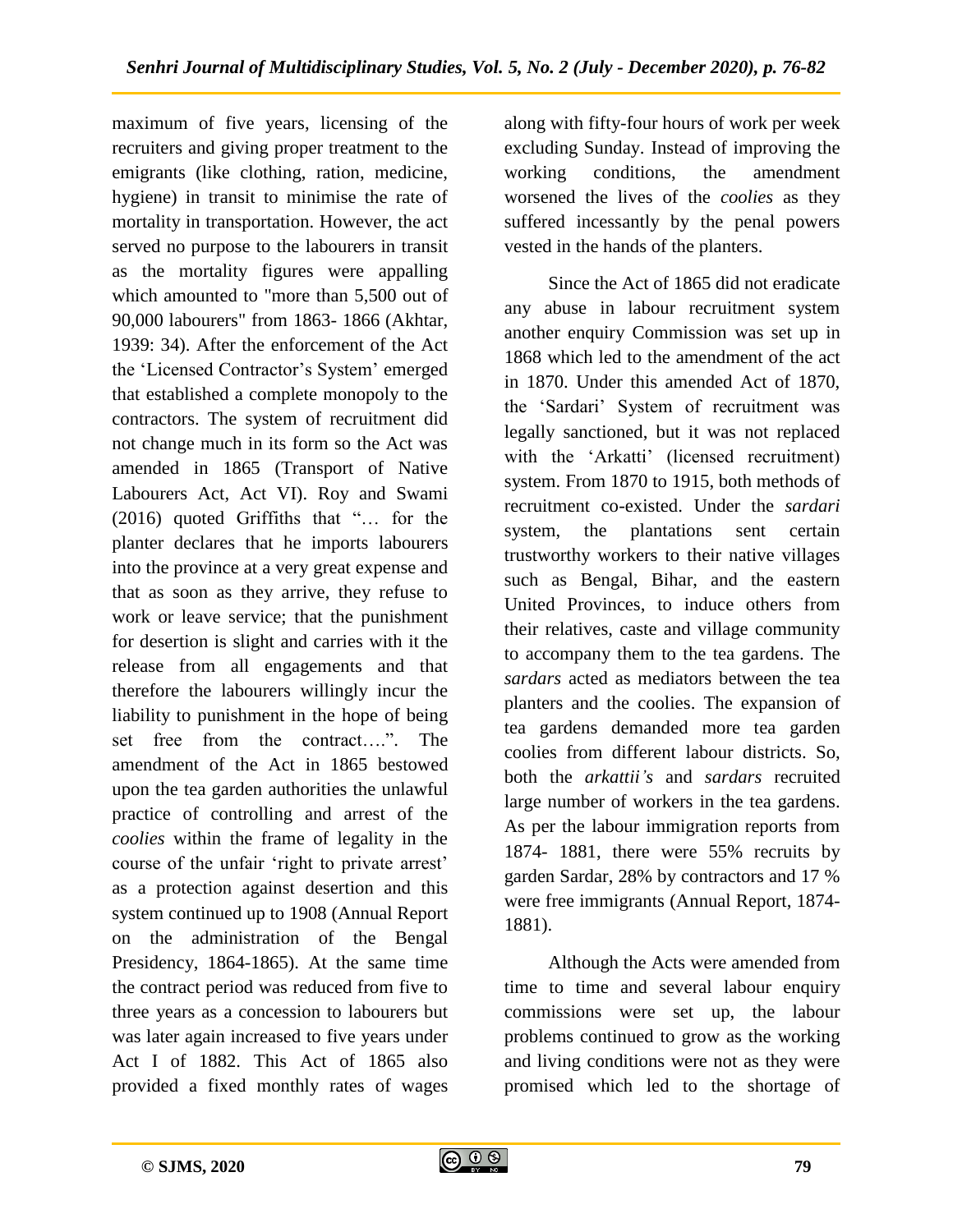Labour. Unlike the other enquiry Commissions, the Labour Enquiry Commission of 1881 laid much stress on free emigration to serve the needs of the planters to regulate a growing labour force. It removed restrictions from the Sardari system of recruitment which resulted in the enactment of the Inland Emigration Act, (Act I) 1882. The Act remained an important legislative mechanism to strengthen the planters' authority up to 1901. The tea industry experienced phenomenal growth in Assam but it was not free from fraud and abuse. Act I of 1882 was passed to encourage 'free immigration'. After the passing of the act, labourers were procured either by contract under the Act or they came up without such contract. The former class was called the Act Labourer and the latter was the Non-Act labourer or the free immigrants. The act authorized the execution of contracts in Dhubri rather on the labourers districts. This system of recruitment was also known as "Dhubri system'. More than half of the emigrants were recruited under the 'dhubri system' by the late 1880"s (Sen, 2010: 22). Under this system, the unlicensed recruiter ignored the registration of the coolies and was transported in large numbers without any proper sanitary precautions that led to the rise mortality among the coolies. In 1884, 7,614 immigrant labourers died in the province (Annual Report, 1885: 28). The annual Labour Immigration report (1890) reported the total number of deaths in 1889 to 374 attributed to cholera, of which 135 occurred at Dhubri, 90 on steamers and 149 at debarkation depots. This led to the passing of Emigrants Health Act of 1889

that provided sanitary and medical supervision for all indentured labourers including the 'free' labourer. Though major sanitary conditions were introduced in the provisions of the Act, significantly less regard was given to the sanitary arrangements as the main motive of the authority was to extract profits using cheap labour force. The abuses of Act I of 1882 were exposed by the then chief commissioner of Assam, Sir Henry Cotton in his Annual Report on the labourer immigration into Assam, 1900. Consequently, the colonial state was forced to withdraw the uncontrolled recruitment process and some of the penal provisions of the earlier labourer legislations. Thus, under immense pressure, the government amended the Act in 1901, known as Assam Labour and Emigration Act (Act VI) 1901.

The Assam Labour and Emigration Act, 1901was enacted that attempted to develop the health status of the *coolies* and reinforce the control and authority of the Medical Inspector while raising the minimum wages (Assam Labourer and Emigration Act, VI of 1901). But these provisions were just for name sake, the result was unsatisfactory and the Act was again amended in 1908 on the recommendation of the Assam Labourer Enquiry committee of 1906. The committee suggested that the labourer was not to be forced to stay in the garden by force of law but "by making life attractive to him" (RALEC, 1906). Thus the Act XI of 1908, withdrew the provision of the arrest without warrant. The amendment of the Act in 1901, 1908 and 1915 by the colonial state finally dismantled a number of the penal contract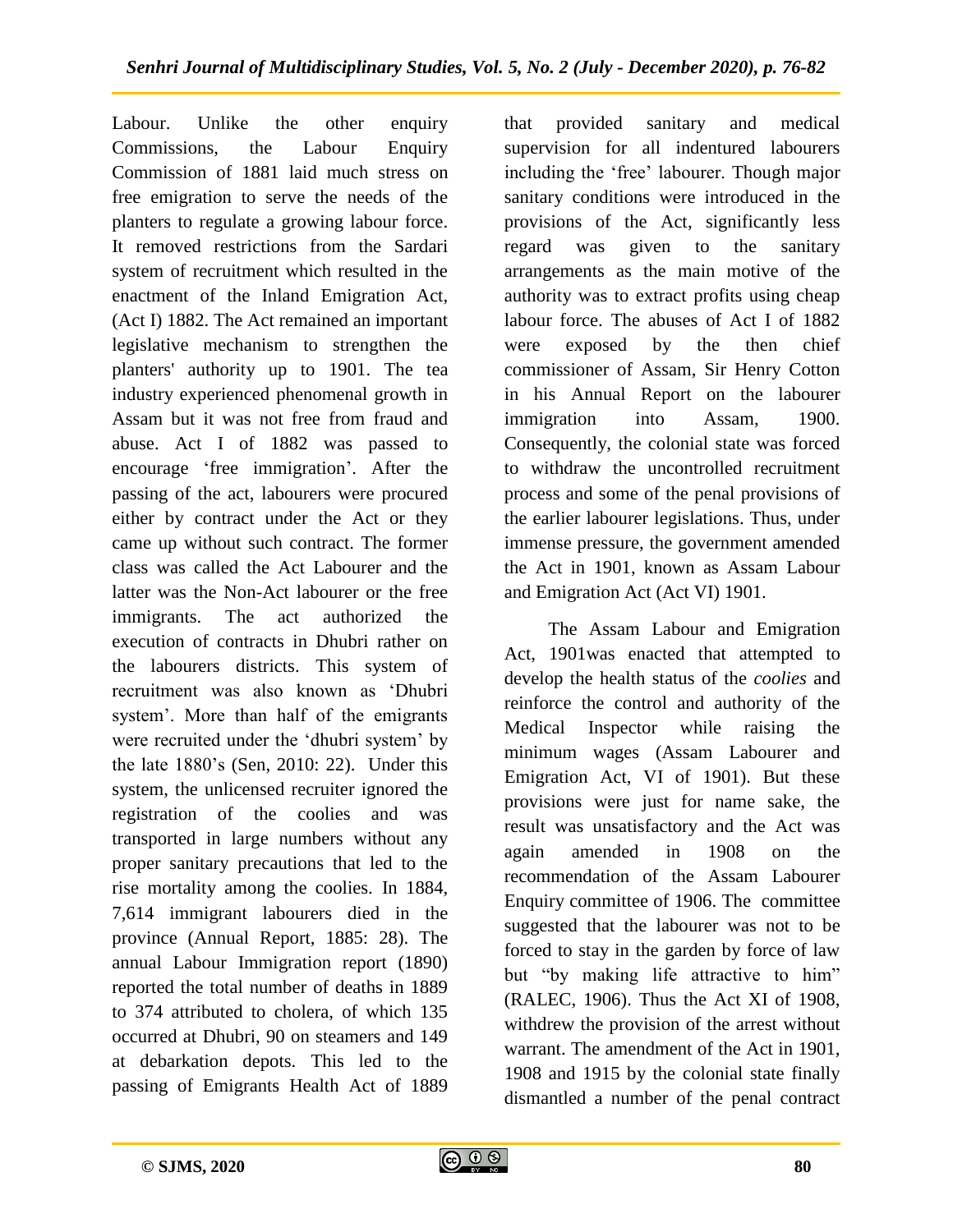system. Act VII of 1915 abolished the Arkatti system and made garden *Sardar* the sole recruiting agent. In Assam, the entire indentured recruitment system was eventually dismantled in 1926 after the abolition of the Workmen"s Breach of Contract Act 1859. Under Act VI of 1901, the local governments of the recruiting districts were empowered to forbid the recruitment entirely by "means of a notification" (RALEC, 1906). So in 1931, the Royal Commission of Labour favoured free recruitment by minimising the special restrictions on the recruiting agencies to "prevent the normal play of social and economic forces in attracting labour from one part of India to another" (RALEC, 1932: 363). Therefore on the recommendation of the Royal Commission of Labourer, the government replaced the Act of 1901 with a new legislation known as the Tea District Labourer Emigration Act, 1932. Under this act a Controller of Emigrant Labourer was appointed who was to control the recruitment and transportation but "there was no provision in the Act for regulating accommodation, sanitation, working hours, educational facilities, etc., which had been, at least on paper, part of the earlier law." (Behal, 2014: 154). As the system of contract labourer was abolished, there was no contracted term mentioned in the Act. This was considered as the last legislation related to the tea gardens of the Assam under the colonial rule.

## **Conclusion**

The prominence of the Assam tea industry to the British colonial Empire was mirrored in the huge set of regulations

designed to allow labour supply rather than to benefit the labour force. Beginning with the Transport of Native Labourers Act of 1863, the colonial state enacted a number of legislations to enable the recruitment and management of Assam's migrant labour force. Despite the passage of various laws, Act XIII of 1859 served as an essential complement to the indenture contract in the tea gardens until 1926. Furthermore, once the penal clause was repealed in 1908, it took on new importance. Although the labour laws included measures for workers' welfare such as wages, medical care, housing, and rationing, the emphasis was exclusively on the penal clause. Planters had a wide range of legal powers under colonial labour laws, which enabled them to conduct disciplinary proceedings by oppressing and penalizing the labourers. As a result, all of the Acts proved to be a "blessing in disguise" for the planters while failing to protect the interests of the labourers.

## **Acknowledgement**

First author thankfully acknowledge the ICSSR, Govt. of India (ICSSR Doctoral Fellowship) for providing financial support to carry out this research work vide letter no. RFD/2017-18/HIST/GEN/291.

## **References**

Akhtar, S.M. (1939). *Emigrant Labour for Assam Tea Gardens*. Lahore: Author Model Town.